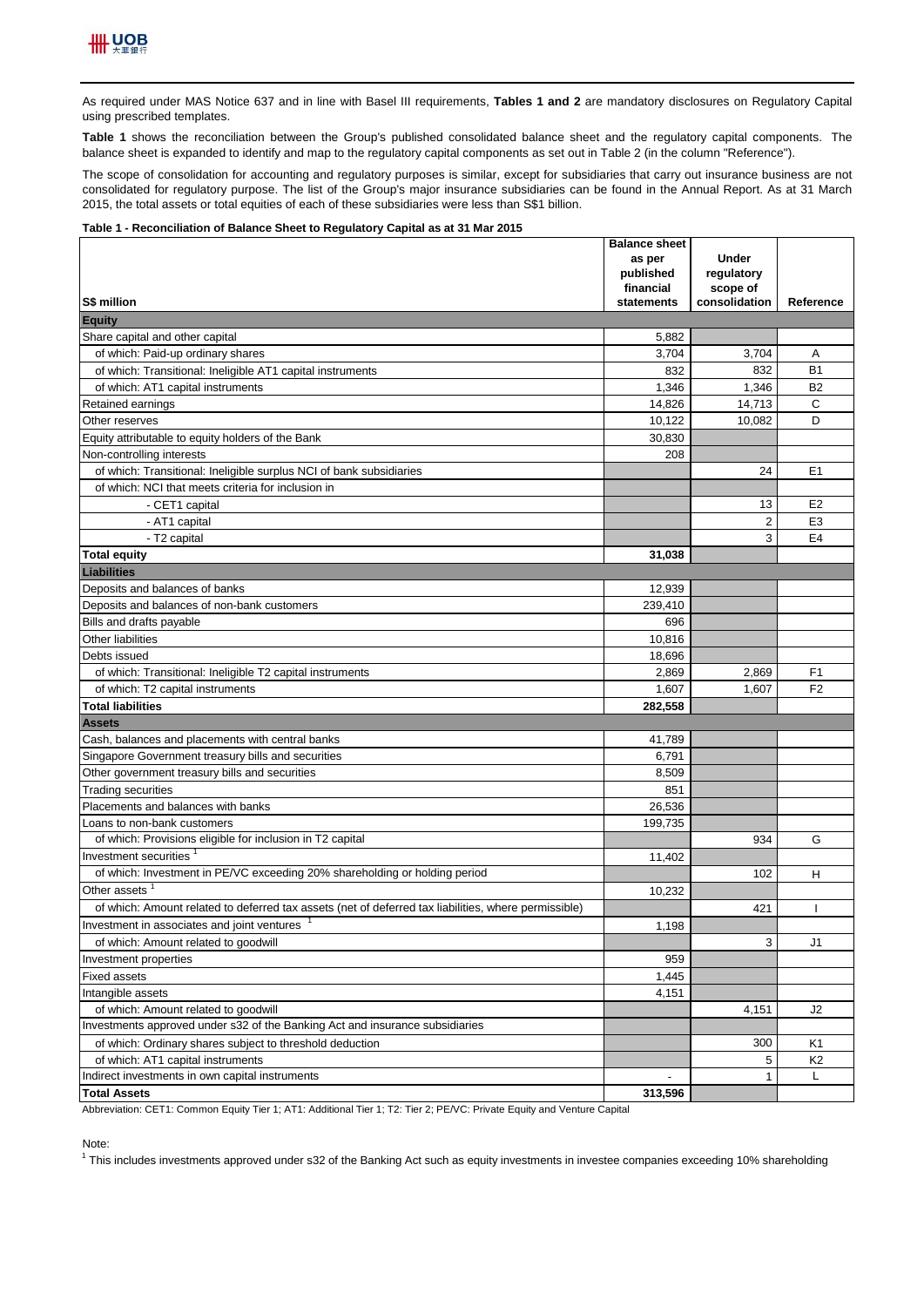

Table 2 lists the regulatory capital components and the corresponding regulatory adjustments. The columns: (a) 'Amount' refers to components of capital calculated in accordance with MAS Notice 637, effective 1 Jan 2013, (b) '**Amount subject to Pre-Basel III Treatment**' refers to components of capital that are on transitional arrangement, otherwise would be fully applied towards the relevant tier of capital, and (c) '**Source** ' provides link to Table 1 by way of alphabetic / alphanumeric references, and cross-reference within the table by way of row number. Regulatory adjustments that are deducted against capital are reflected as positive numbers. Amounts less than \$500,000 in absolute terms are shown as "0".

## **Table 2 - Capital Components as at 31 Mar 2015**

|                   |                                                                                                    |                | Amount<br>subject to     |                  |
|-------------------|----------------------------------------------------------------------------------------------------|----------------|--------------------------|------------------|
|                   |                                                                                                    |                | <b>Pre-Basel III</b>     |                  |
|                   | S\$ million                                                                                        | Amount         | <b>Treatment</b>         | <b>Source</b>    |
|                   | Common Equity Tier 1 capital: instruments and reserves                                             |                |                          |                  |
| $\mathbf{1}$      | Paid-up ordinary shares and share premium (if applicable)                                          | 3,704          |                          | Α                |
| $\overline{c}$    | Retained earnings                                                                                  | 14,713         |                          | C                |
| $3^{\sharp}$      | Accumulated other comprehensive income and other disclosed reserves                                | 10,082         |                          | D                |
| 4                 | Directly issued capital subject to phase out from CET1                                             |                |                          |                  |
|                   | (only applicable to non-joint stock companies)                                                     |                |                          |                  |
| 5                 | Minority interest that meets criteria for inclusion                                                | 37             | (24)                     | E1+E2, -E1       |
| 6                 | Common Equity Tier 1 capital before regulatory adjustments                                         | 28,537         |                          |                  |
|                   | Common Equity Tier 1 capital: regulatory adjustments                                               |                |                          |                  |
| $\overline{7}$    | Valuation adjustment pursuant to Part VIII of MAS Notice 637                                       |                |                          |                  |
| 8                 | Goodwill, net of associated deferred tax liability                                                 | 1,661          | 2,492                    | $J1+J2$          |
| $9^{\rm #}$       | Intangible assets, net of associated deferred tax liability                                        |                |                          |                  |
| $10^{\texttt{#}}$ | Deferred tax assets that rely on future profitability                                              | 168            | 252                      | T                |
| 11                | Cash flow hedge reserve                                                                            |                |                          |                  |
| 12                | Shortfall of TEP relative to EL under IRBA                                                         |                |                          |                  |
| 13                | Increase in equity capital resulting from securitisation transactions                              |                |                          |                  |
| 14                | Unrealised fair value gains/losses on financial liabilities and derivative liabilities             |                |                          |                  |
|                   | arising from changes in own credit risk                                                            |                |                          |                  |
| 15                | Defined benefit pension fund assets, net of associated deferred tax liability                      |                |                          |                  |
| 16                | Investments in own shares                                                                          | 1              |                          | L                |
| 17                | Reciprocal cross-holdings in ordinary shares of financial institutions                             |                |                          |                  |
| 18                | Capital investments in ordinary shares of unconsolidated financial institutions                    |                |                          |                  |
|                   | in which Reporting Bank does not hold a major stake                                                |                |                          |                  |
| $19^{#}$          | Investments in ordinary shares of unconsolidated major stake companies                             | 120            | 180                      | K <sub>1</sub>   |
|                   | approved under s32 of Banking Act (including insurance subsidiaries)                               |                |                          |                  |
|                   | (amount above 10% threshold)                                                                       |                |                          |                  |
| $20^{#}$          | Mortgage servicing rights (amount above 10% threshold)                                             |                |                          |                  |
| 21 <sup>#</sup>   | Deferred tax assets arising from temporary differences                                             |                |                          |                  |
|                   | (amount above 10% threshold, net of related tax liability)                                         |                |                          |                  |
| 22                | Amount exceeding the 15% threshold                                                                 |                |                          |                  |
| $23^{#}$          | of which: investments in ordinary shares of unconsolidated major stake companies                   |                |                          |                  |
|                   | approved under s32 of Banking Act (including insurance subsidiaries)                               |                |                          |                  |
| $24^{\rm \#}$     | of which: mortgage servicing rights                                                                |                |                          |                  |
| $25^{\rm \#}$     | of which: deferred tax assets arising from temporary differences                                   |                |                          |                  |
| 26                | National specific regulatory adjustments                                                           | 41             |                          |                  |
| 26A               | PE/VC investments in the form of ordinary shares, in excess of 20%                                 | 40             | 60                       | H                |
|                   | of such capital investments                                                                        |                |                          |                  |
| 26B               | PE/VC investments held beyond the relevant holding periods set out in MAS Notice 630               | $\mathbf{1}$   | 1                        | H                |
| 26C               | Capital deficits in subsidiaries and associates that are regulated financial institutions          | $\overline{a}$ | $\overline{\phantom{a}}$ |                  |
| 26D               | Any other items which the Authority may specify                                                    |                |                          |                  |
| 27                | Regulatory adjustments applied in calculation of CET1 Capital due to insufficient                  | 608            |                          | shortfall of row |
|                   | AT1 Capital to satisfy required deductions                                                         |                |                          | 36 over row 43   |
| 28                | Total regulatory adjustments to CET1 Capital                                                       | 2.600          |                          |                  |
| 29                | Common Equity Tier 1 capital (CET1)                                                                | 25,937         |                          |                  |
|                   | Additional Tier 1 capital: instruments                                                             |                |                          |                  |
| 30                | AT1 capital instruments and share premium (if applicable)                                          | 1,346          |                          | B <sub>2</sub>   |
| 31                | of which: classified as equity under the Accounting Standards                                      | 1,346          |                          |                  |
| 32                | of which: classified as liabilities under the Accounting Standards                                 |                |                          |                  |
| 33                | Transitional: Ineligible capital instruments (pursuant to paragraphs 6.5.3 and 6.5.4)              | 832            |                          | B1               |
| 34                | AT1 capital instruments issued by fully-consolidated subsidiaries that meet criteria for inclusion | 2              |                          | E <sub>3</sub>   |
| 35                | of which: instruments issued by subsidiaries subject to phase out                                  |                |                          |                  |
| 36                | Additional Tier 1 capital before regulatory adjustments                                            | 2,180          |                          |                  |
|                   | Additional Tier 1 capital: regulatory adjustments                                                  |                |                          |                  |
| 37                | Investments in own AT1 capital instruments                                                         | 0              |                          | L                |
| 38                | Reciprocal cross-holdings in AT1 capital instruments of financial institutions                     |                |                          |                  |
| 39                | Capital investments in AT1 capital instruments of unconsolidated financial institutions            |                |                          |                  |
|                   | in which Reporting Bank does not hold a major stake                                                |                |                          |                  |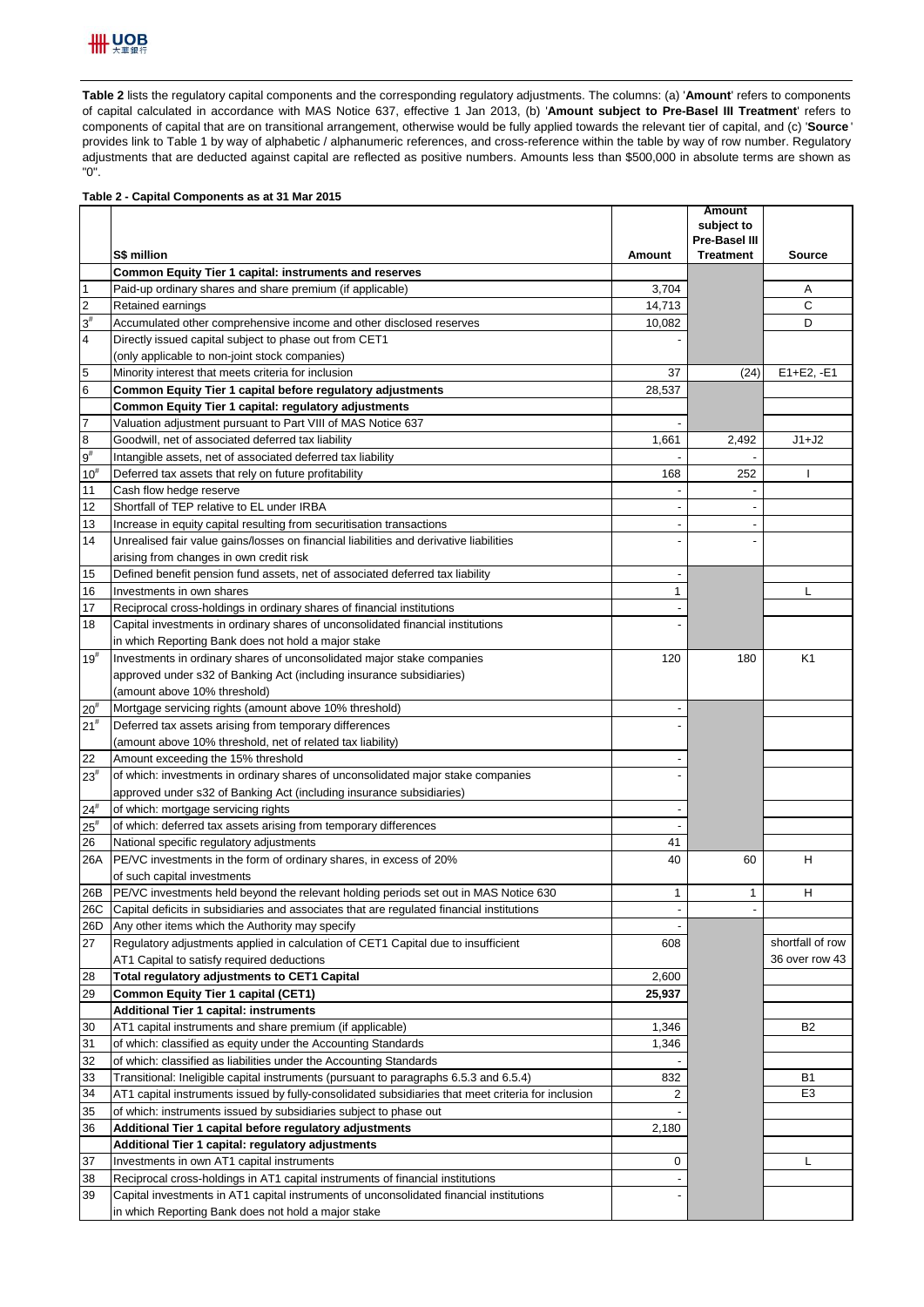## **Table 2 - Capital Components as at 31 Mar 2015**

|                   | S\$ million                                                                                                                                               | Amount       | Amount<br>subject to<br>Pre-Basel III<br><b>Treatment</b> | <b>Source</b>   |
|-------------------|-----------------------------------------------------------------------------------------------------------------------------------------------------------|--------------|-----------------------------------------------------------|-----------------|
| $40^{\texttt{#}}$ | Investments in AT1 capital instruments of unconsolidated major stake companies                                                                            | 3            | 1                                                         | K <sub>2</sub>  |
|                   | approved under s32 of Banking Act (including insurance subsidiaries)                                                                                      |              |                                                           |                 |
| 41                | National specific regulatory adjustments                                                                                                                  | 2.785        |                                                           |                 |
| 41A               | PE/VC investments in the form of AT1 capital instruments, in excess of 20%                                                                                |              |                                                           |                 |
|                   | of such capital investments                                                                                                                               |              |                                                           |                 |
| 41B               | Any other items which the Authority may specify                                                                                                           |              |                                                           |                 |
|                   | 41C Regulatory adjustments applied to AT1 Capital in respect of amounts                                                                                   | 2,785        |                                                           |                 |
|                   | subject to pre-Basel III treatment                                                                                                                        |              |                                                           |                 |
|                   | of which: Goodwill, net of associated deferred tax liability                                                                                              | 2,492        |                                                           | row 8 at 60%    |
|                   | of which: Intangible assets, net of associated deferred tax liability                                                                                     |              |                                                           |                 |
|                   | of which: Deferred tax assets that rely on future profitability                                                                                           | 252          |                                                           | row 10 at 60%   |
|                   | of which: Cash flow hedge reserve                                                                                                                         |              |                                                           |                 |
|                   | of which: Increase in equity capital resulting from securitisation transactions                                                                           |              |                                                           |                 |
|                   | of which: Unrealised fair value gains/losses on financial liabilities and derivative liabilities                                                          |              |                                                           |                 |
|                   | arising from changes in own credit risk<br>of which: Shortfall of TEP relative to EL under IRBA                                                           |              |                                                           |                 |
|                   | of which: PE/VC investments in the form of ordinary shares, in excess of 20%                                                                              | 10           |                                                           | row 26A at 10%  |
|                   | of such capital investments                                                                                                                               |              |                                                           |                 |
|                   | of which: PE/VC investments held beyond the relevant holding periods set out in                                                                           | 0            |                                                           | row 26B at 10%  |
|                   | MAS Notice 630                                                                                                                                            |              |                                                           |                 |
|                   | of which: Capital deficits in subsidiaries and associates that are regulated financial institutions                                                       |              |                                                           |                 |
|                   | of which: Investments in ordinary shares of unconsolidated major stake companies                                                                          | 30           |                                                           | row 19 at 10%   |
|                   | approved under s32 of Banking Act (incl insurance subsidiaries)                                                                                           |              |                                                           |                 |
|                   | of which: PE/VC investments in the form of Tier 2 capital instruments, in excess of 20%                                                                   |              |                                                           |                 |
|                   | of such capital investments                                                                                                                               |              |                                                           |                 |
|                   | of which: Investments in Tier 2 capital instruments of unconsolidated major stake companies                                                               |              |                                                           |                 |
|                   | approved under s32 of Banking Act (incl insurance subsidiaries)                                                                                           |              |                                                           |                 |
| 42                | Regulatory adjustments applied in calculation of AT1 Capital due to                                                                                       |              |                                                           |                 |
|                   | insufficient Tier 2 Capital to satisfy required deductions                                                                                                |              |                                                           |                 |
| 43                | Total regulatory adjustments to Additional Tier 1 capital                                                                                                 | 2,788        |                                                           |                 |
| 44                | <b>Additional Tier 1 capital (AT1)</b>                                                                                                                    |              |                                                           | floored at zero |
| 45                | Tier 1 capital (T1 = CET1 + AT1)                                                                                                                          | 25,937       |                                                           |                 |
|                   | Tier 2 capital: instruments and provisions                                                                                                                |              |                                                           |                 |
| 46                | Tier 2 capital instruments and share premium (if applicable)                                                                                              | 1,607        |                                                           | F <sub>2</sub>  |
| 47                | Transitional: Ineligible capital instruments (pursuant to paragraphs 6.5.3 and 6.5.4)                                                                     | 2,869        |                                                           | F <sub>1</sub>  |
| 48                | Tier 2 capital instruments issued by fully-consolidated subsidiaries that meet criteria for inclusion                                                     | 3            |                                                           | E <sub>4</sub>  |
| 49                | of which: instruments issued by subsidiaries subject to phase out                                                                                         |              |                                                           |                 |
| 50                | Provisions                                                                                                                                                | 934          |                                                           | G               |
| 51                | Tier 2 capital before regulatory adjustments                                                                                                              | 5,412        |                                                           |                 |
|                   | Tier 2 capital: regulatory adjustments                                                                                                                    |              |                                                           |                 |
| 52                | Investments in own Tier 2 instruments                                                                                                                     | 0            |                                                           | L               |
| 53                | Reciprocal cross-holdings in Tier 2 capital instruments of financial institutions                                                                         |              |                                                           |                 |
| 54                | Capital investments in Tier 2 capital instruments of unconsolidated financial institutions                                                                |              |                                                           |                 |
|                   | in which Reporting Bank does not hold a major stake                                                                                                       |              |                                                           |                 |
| $55^{\rm \#}$     | Investments in Tier 2 capital instruments of unconsolidated major stake companies<br>approved under s32 of Banking Act (including insurance subsidiaries) |              |                                                           |                 |
|                   |                                                                                                                                                           |              |                                                           |                 |
| 56                | National specific regulatory adjustments<br>PE/VC investments in the form of Tier 2 capital instruments, in excess of 20%                                 | 202          |                                                           |                 |
| 56A               | of such capital investments                                                                                                                               |              |                                                           |                 |
| 56B               | Any other items which the Authority may specify                                                                                                           |              |                                                           |                 |
|                   | 56C Regulatory adjustments applied to Tier 2 Capital in respect of amounts                                                                                | 202          |                                                           |                 |
|                   | subject to pre-Basel III treatment                                                                                                                        |              |                                                           |                 |
|                   | of which: Shortfall of TEP relative to EL under IRBA                                                                                                      |              |                                                           |                 |
|                   | of which: PE/VC investments in the form of ordinary shares, in excess of 20%                                                                              | 50           |                                                           | row 26A at 50%  |
|                   | of such capital investments                                                                                                                               |              |                                                           |                 |
|                   | of which: PE/VC investments held beyond the relevant holding periods set out in                                                                           | $\mathbf{1}$ |                                                           | row 26B at 50%  |
|                   | MAS Notice 630                                                                                                                                            |              |                                                           |                 |
|                   | of which: Capital deficits in subsidiaries and associates that are regulated financial institutions                                                       |              |                                                           |                 |
|                   | of which: Investments in ordinary shares of unconsolidated major stake companies                                                                          | 150          |                                                           | row 19 at 50%   |
|                   | approved under s32 of Banking Act (incl insurance subsidiaries)                                                                                           |              |                                                           |                 |
|                   | of which: PE/VC investments in the form of AT1 capital instruments, in excess of 20%                                                                      |              |                                                           |                 |
|                   | of such capital investments                                                                                                                               |              |                                                           |                 |